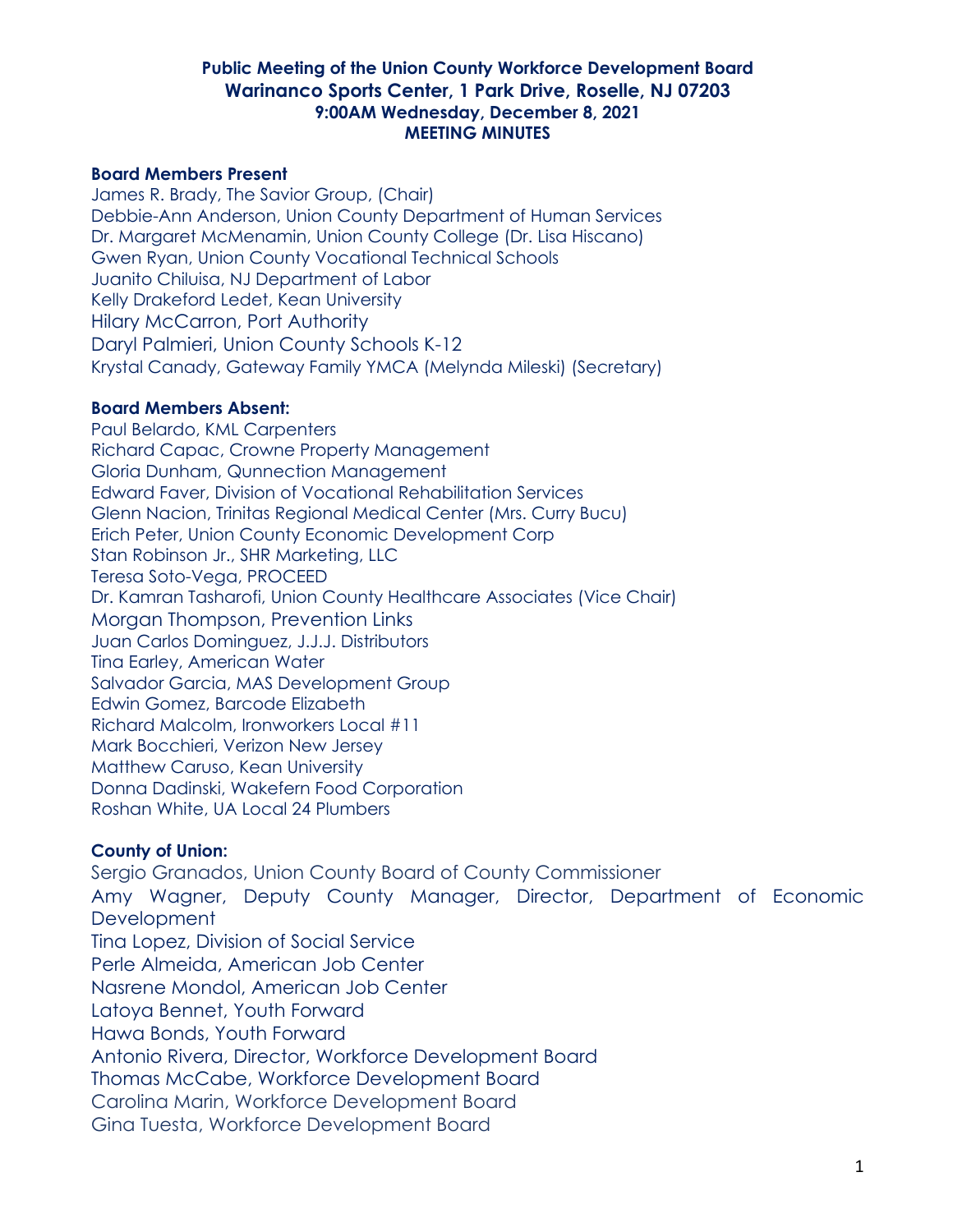#### **Guest:**

Janet Behrmann, Union County Vocational Technical Schools Nelsa Martinez, The Leaguers Inc

## I. **Call to Order & Welcome**

The meeting was called to order by James Brady, Chairman, Workforce Development Board, at 9:00AM.

## II. **Pledge of Allegiance**

The Pledge of Allegiance to the flag of the United State of America was recited.

## III. **Open Public Meetings Act**

The Open Public Meetings Act Statement below was read by **Carolina Marin** into the record:

PURSUANT TO THE REQUIREMENTS OF N.J.S.A. 10:4-10 OF THE OPEN PUBLIC MEETINGS ACT, ADEQUATE NOTICE OF THIS MEETING OF THE UNION COUNTY WORKFORCE DEVELOPMENT BOARD HAS BEEN GIVEN BY MAILING THE YEAR 2020 ANNUAL MEETING SCHEDULE TO THE NEWSPAPERS CIRCULATING WITHIN THE COUNTY OF UNION AND DESIGNATED TO RECEIVE SUCH NOTICE, AND BY POSTING THE YEAR 2020 ANNUAL MEETING SCHEDULE IN THE COUNTY COURT HOUSE, THE UNION COUNTY WORKFORCE DEVELOPMENT BOARD WEBSITE, AND BY FILING THE YEAR 2020 ANNUAL MEETING SCHEDULE WITH THE OFFICE OF THE COUNTY CLERK.

FURTHERMORE, ADEQUATE NOTICE OF THE LOCATION OF THIS MEETING HAS BEEN GIVEN BY PROVIDING AT LEAST FORTY-EIGHT HOUR NOTICE TO THE NEWSPAPERS CIRCULATING WITHIN THE COUNTY OF UNION AND DESIGNATED TO RECEIVE SUCH NOTICE AND BY POSTING THE SAID NOTICE AT LEAST FORTY-EIGHT HOURS PRIOR TO THIS MEETING IN THE COURT HOUSE, THE UNION COUNTY WORKFORCE DEVELOPMENT BOARD WEBSITE, AND BY FILING THE NOTICE AT LEAST FORTY-EIGHT HOURS IN ADVANCE OF THIS MEETING WITH OFFICE OF THE COUNTY CLERK.

THE OPEN PUBLIC MEETINGS ACT STATEMENT SHALL BE ENTERED IN FULL IN THE MINUTES OF THIS MEETING.

## IV. **Roll Call**

**Carolina Marin** conducted the roll-call of the UCWDB members in attendance. Union County employees present and guests were acknowledged on the record, as reflected on page one of these minutes.

## V. **Approval of the Minutes**

The minutes of the November 10<sup>th</sup>, 2021 meeting were presented for a vote.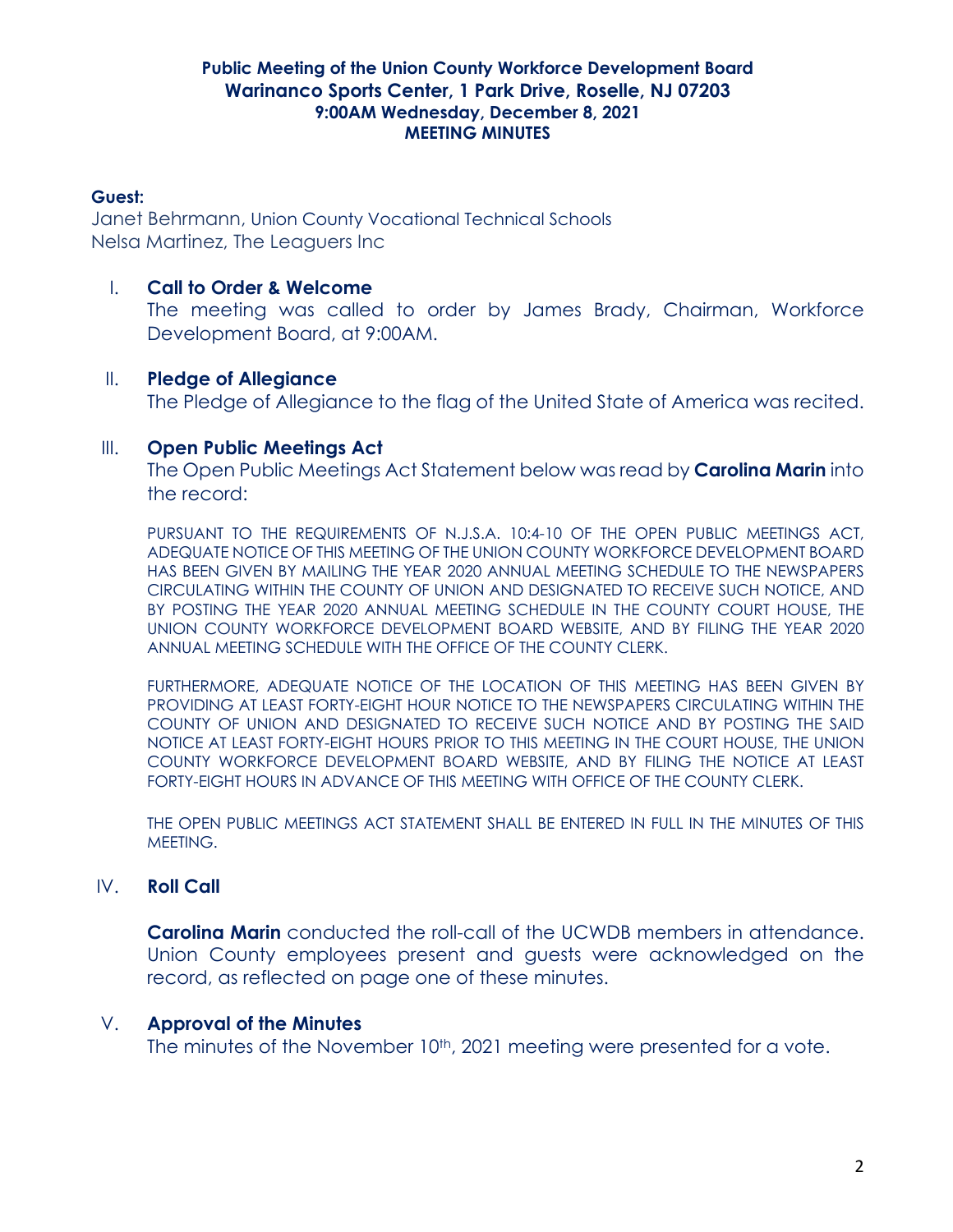## **BOARD ACTION**

**Gwen Ryan** made a motion to approve the meeting minutes for November 10<sup>th</sup>, 2021. **Dr. Lisa Hiscano** seconded the motion. The motion was approved unanimously.

- VI. Election of Officers of the Workforce Development Board 2022 Calendar Year
	- **a. Chairman – James R. Brady**
	- **b. Vice Chairman – Dr. Kamran Tasharofi**
	- **c. Secretary – Krystal Canady**
- **BOARD ACTION**

Debbie Ann Anderson made a motion to approve the Election of Officers of the Workforce Development Board for calendar year 2022. **Juanito Chiluisa** seconded the motion. The motion was approved unanimously.

## VII. **Budget & Expense Report**

Program Year 2020 for the Workforce Innovation and Opportunity Act (WIOA), WorkFirst New Jersey (WFNJ), and COVID-19 DW NJ Endures in the form attached hereto. Tom McCabe reviewed the expense slide for WIOA Adult, Youth, and Dislocated Worker, which shows the funding that needs to be expended by June 30th, 2022. Tom McCabe mentioned that the COVID-19 DW NJ Endures grant must be expended by February 28th, 2022. The WorkFirst New Jersey funding must be expended by December 31st, 2021.

Tom McCabe presented the updated Budget and Expense Report for Program Year 2021 for the Workforce Innovation and Opportunity Act (WIOA) Adult, Dislocated Worker and Youth and WorkFirst New Jersey (WFNJ) funding. WIOA Adult, Dislocated Worker, and Youth funding must be expended by June 30th, 2023. The WFNJ balance must be expended by December 31st, 2022.

## VII. **Director's Report / Resolutions of the UCWDB**

Director Rivera reviewed unemployment data slides for Union County, which shows weekly initial Unemployment Insurance claims from March 2020 to December 2020. In addition, Director Rivera reviewed weekly initial unemployment insurance claims from January 2021 to November 2021. Director Rivera transitioned the discussion to review the resolutions that required board action.

**BOARD ACTION**

**RESOLUTION NO. 2021-36**: Resolution of the Union County Workforce Development Board authorizing the regular and alternate meeting dates of the union county workforce development board for the 2022 calendar year.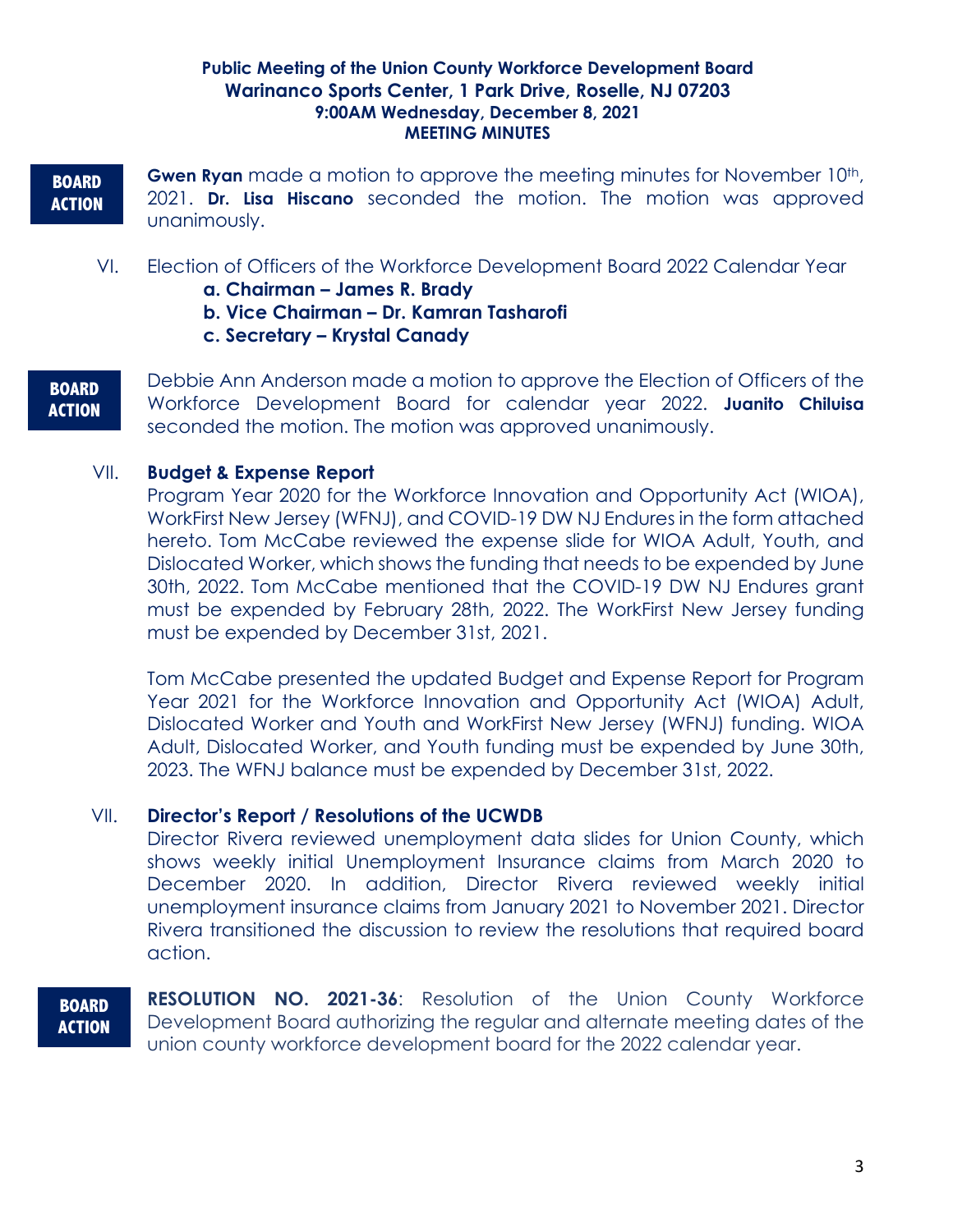| <b>Regular Meeting Dates</b>  | <b>Alternate Meeting Dates</b> |
|-------------------------------|--------------------------------|
| Wednesday, February 9, 2022   | Wednesday, March 9, 2022       |
| Wednesday, April 13, 2022     | Wednesday, May 11, 2022        |
| Wednesday, June 8, 2022       | Wednesday, July 13, 2022       |
| Wednesday, September 14, 2022 | Wednesday, October 12, 2022    |
| Wednesday, November 9, 2022   | Wednesday, December 9, 2022    |
|                               |                                |

**Chairman James Brady** requested motion to approve **RESOLUTION NO. 2021-36. Dr. Lisa Hiscano** made a motion to approve **RESOLUTION NO. 2021-36. Daryl Palmieri** seconded the motion. The motion to approved unanimously.

#### **BOARD ACTION**

**Resolution No. 2021-37:** Resolution of the union county workforce development board amending the program year 2021 union county workforce development area budget for the purpose of allocating funding for professional development training and education costs.

Director Rivera noted the resolution authorizes adding an additional \$20,000 into the training and education cost line-item budget for employee development for courses related topics in case management, business and youth services, reentry and leadership training.

**Chairman James Brady** requested motion to approve **Resolution No. 2021-37. Dr. Lisa Hiscano** made a motion to approve **Resolution No. 2021-37. Hilary McCarron** seconded the motion. The motion to approved unanimously.

## VIII. **American Job Center Report**

Debbie Ann Anderson presented information on services offered at the American Job Center, including partner updates from Union County College, Plainfield Public Library, and Youth Forward. In addition, she discussed AJC performance goals and job placements.

Commissioner Sergio Granados questioned the low job placement numbers and wanted to know how the AJC was increasing the job placements. Director Rivera informed the Commissioner that the information in one of the slides is on a lag and not current clients. Debbie Ann Anderson mentioned that clients were hesitant to return to work due to health and child care concerns due to the pandemic. Commissioner Sergio Granados followed up with a question about job fair placements. Director Rivera mentioned that the individuals who attended the job fairs are not reportable participants, meaning WIOA funding is not spent. Nasrene Mondol was asked to clarify the WIOA eligibility process,